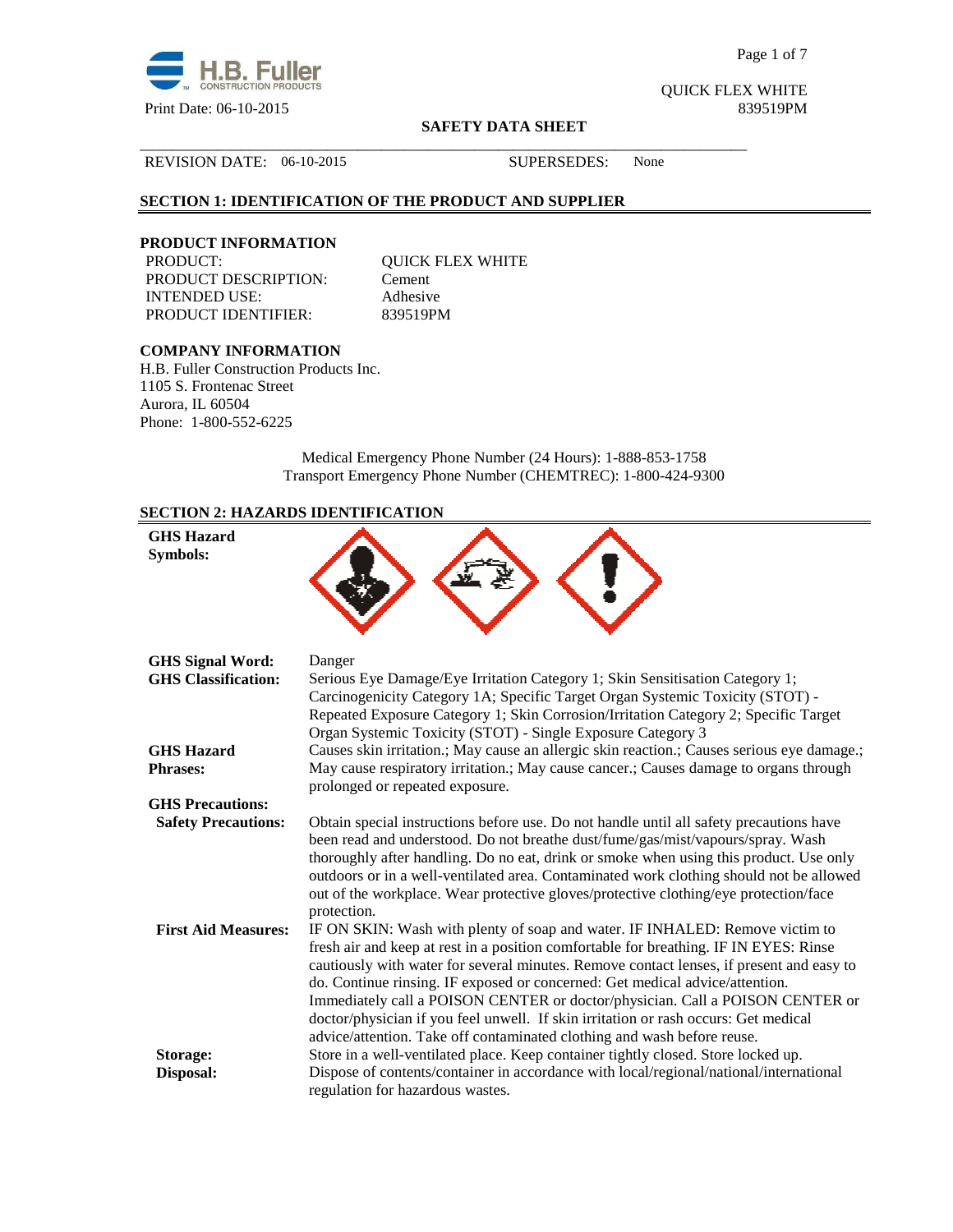

# QUICK FLEX WHITE

## **SAFETY DATA SHEET**

\_\_\_\_\_\_\_\_\_\_\_\_\_\_\_\_\_\_\_\_\_\_\_\_\_\_\_\_\_\_\_\_\_\_\_\_\_\_\_\_\_\_\_\_\_\_\_\_\_\_\_\_\_\_\_\_\_\_\_\_\_\_\_\_\_\_\_\_\_\_\_\_\_\_\_\_\_\_

## **SECTION 3: COMPOSITION/INFORMATION ON INGREDIENTS**

| <b>Chemical Name</b>             | $CAS \#$   | <b>PERCENT</b> | <b>Classification</b>  | <b>Note</b>   |
|----------------------------------|------------|----------------|------------------------|---------------|
| Crystalline silica               | 14808-60-7 | $50 - 70$      | Carc. 1A; H350         | * (see below) |
|                                  |            |                | <b>STOT RE 1: H372</b> |               |
| Alumina cement                   | 65997-16-2 | $10 - 30$      | Eye Dam. 1; H318       |               |
|                                  |            |                | Skin Irrit. 2; H315    |               |
| Portland cement                  | 65997-15-1 | $10 - 30$      | Eye Dam. 1; H318       | * (see below) |
|                                  |            |                | Skin Irrit. 2; H315    |               |
|                                  |            |                | Skin Sens. 1; H317     |               |
|                                  |            |                | STOT SE 3; H335        |               |
| Calcium oxide, CaO:CAS:1305-78-8 | 1305-78-8  | $0.1 - 1$      | Acute Tox. 4; H302     |               |
|                                  |            |                | Eye Dam. 1; H318       |               |
|                                  |            |                | Skin Irrit. 2; H315    |               |
|                                  |            |                | STOT SE 3: H335        |               |

Unlisted ingredients are not 'hazardous' per the Occupational Safety and Health Administration Hazard Communication Standard (29 CFR 1910.1200) and/or are not found on the Canadian Workplace Hazardous Materials Information System ingredient disclosure list. See Section 8 for exposure limit guidelines.

## **SECTION 4: FIRST AID MEASURES**

 IF IN EYES: Flush eyes with plenty of water for at least 20 minutes retracting eyelids often. Tilt the head to prevent chemical from transferring to the uncontaminated eye. Get immediate medical attention.

 IF ON SKIN: Wash with soap and water. Remove contaminated clothing and launder. Get medical attention if irritation develops or persists.

IF INHALED: Remove to fresh air. Restore breathing, if necessary. Call a physician if symptoms persist. IF SWALLOWED:Severely irritating. Do not induce vomiting. Seek medical attention immediately. Drink 2 glasses of water or milk to dilute. Do not give anything by mouth to an unconscious person.

## **SECTION 5: FIRE FIGHTING MEASURES**

| EXTINGUISHING MEDIA:<br>UNUSUAL FIRE AND EXPLOSION HAZARDS: | Use water spray, foam, dry chemical or carbon dioxide.<br>There is a possibility of pressure buildup in closed containers |
|-------------------------------------------------------------|---------------------------------------------------------------------------------------------------------------------------|
|                                                             | when heated. Water spray may be used to cool the containers.                                                              |
| SPECIAL FIRE FIGHTING INSTRUCTIONS:                         | Persons exposed to products of combustion should wear self-                                                               |
|                                                             | contained breathing apparatus and full protective equipment.                                                              |
| <b>HAZARDOUS COMBUSTION PRODUCTS:</b>                       | Carbon dioxide, Carbon monoxide Sulfur containing gases                                                                   |
|                                                             | Aluminum oxide                                                                                                            |

## **SECTION 6: ACCIDENTAL RELEASE MEASURES**

SPECIAL PROTECTION: Exposure to the spilled material may be irritating or harmful. Follow personal protective equipment recommendations found in Section 8 of this MSDS. Additional precautions may be necessary based on special circumstances created by the spill including; the material spilled, the quantity of the spill, the area in which the spill occurred. METHODS FOR CLEAN-UP: Avoid creating dusts. Eliminate ignition sources. If a vacuum is used, ensure that the material is wetted or otherwise treated so an explosive dust atmosphere is not created within the vacuum.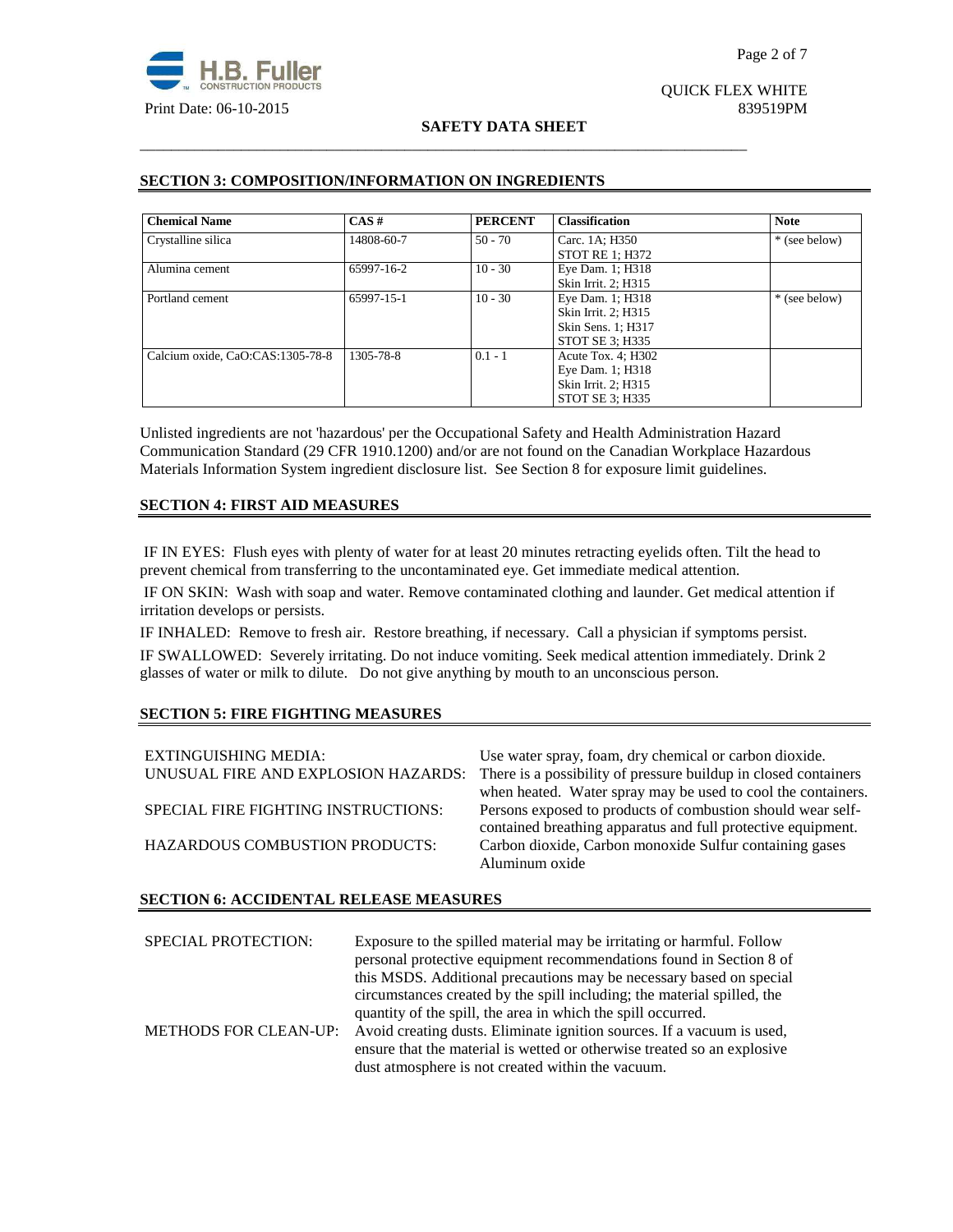

QUICK FLEX WHITE

#### **SAFETY DATA SHEET**

Transport Emergency Phone Number (CHEMTREC): 1-800-424-9300

## **SECTION 7: HANDLING AND STORAGE**

Handling: Avoid contacting and avoid breathing the material. Use only in a well ventilated area. Avoid breathing material.

\_\_\_\_\_\_\_\_\_\_\_\_\_\_\_\_\_\_\_\_\_\_\_\_\_\_\_\_\_\_\_\_\_\_\_\_\_\_\_\_\_\_\_\_\_\_\_\_\_\_\_\_\_\_\_\_\_\_\_\_\_\_\_\_\_\_\_\_\_\_\_\_\_\_\_\_\_\_

Storage: Store in a cool, dry place. Consult the Technical Data Sheet for specific storage instructions.

## **SECTION 8: EXPOSURE CONTROLS/PERSONAL PROTECTION**

| <b>Chemical Name</b> | <b>Note</b>        | <b>ACGIH EXPOSURE LIMITS</b>                                                                                            | <b>OSHA PEL</b>                                                                                                                                  |
|----------------------|--------------------|-------------------------------------------------------------------------------------------------------------------------|--------------------------------------------------------------------------------------------------------------------------------------------------|
| Crystalline silica   | * (see<br>below)   | 0.025 mg/m3 TWA (respirable fraction)                                                                                   | $((250)/(%SiO2 + 5)$ mppcf TWA<br>(respirable)); $((10)/(%SiO2 + 2)$ mg/m3<br>TWA (respirable)); $((30)/(%SiO2 + 2))$<br>mg/m3 TWA (total dust)) |
| Diatomaceous earth   | * (see<br>below)   | No data available.                                                                                                      | 20 mppcf TWA; ((80)/(% SiO2) mg/m3<br>TWA)                                                                                                       |
| Calcium carbonate    | * (see<br>below)   | No data available.                                                                                                      | 15 mg/m3 TWA (total dust); 5 mg/m3 TWA<br>(respirable fraction)                                                                                  |
| Portland cement      | * (see<br>below)   | 1 mg/m3 TWA (particulate matter<br>containing no asbestos and $\langle 1\%$ crystalline<br>silica, respirable fraction) | 15 mg/m3 TWA (total dust); 5 mg/m3 TWA<br>(respirable fraction)                                                                                  |
| Calcium sulfate      | $*$ (see<br>below) | 10 mg/m3 TWA (inhalable fraction)                                                                                       | 15 mg/m3 TWA (total dust); 5 mg/m3 TWA<br>(respirable fraction)                                                                                  |
| Aluminum oxide       | * (see<br>below)   | No data available.                                                                                                      | 15 mg/m3 TWA (total dust); 5 mg/m3 TWA<br>(respirable fraction)                                                                                  |
| Iron oxide           | * (see<br>below)   | 5 mg/m3 TWA (respirable fraction)                                                                                       | 10 mg/m3 TWA (as fume)                                                                                                                           |

## **ENGINEERING CONTROL METHODS:**

| <b>VENTILATION:</b>            | Use local exhaust ventilation or other engineering controls to<br>minimize exposures.                                                                                                                                                                                                                    |
|--------------------------------|----------------------------------------------------------------------------------------------------------------------------------------------------------------------------------------------------------------------------------------------------------------------------------------------------------|
| <b>EYE PROTECTION:</b>         | Wear safety glasses with side shields when handling this product.<br>Wear additional eye protection such as chemical splash goggles<br>and/or face shield when the possibility exists for eye contact with<br>splashing or spraying liquid, or airborne material. Have an eye wash<br>station available. |
| <b>SKIN PROTECTION:</b>        | Avoid skin contact by wearing chemically resistant gloves and long<br>sleeved shirt. An apron may be appropriate if splashing can occur.                                                                                                                                                                 |
| GLOVES:                        | Nitrile                                                                                                                                                                                                                                                                                                  |
| <b>RESPIRATORY PROTECTION:</b> | Respiratory protection may be required to avoid overexposure when<br>handling this product. Use a respirator if general room ventilation is<br>not available or sufficient to eliminate symptoms. NIOSH approved<br>air purifying respirator with dust/mist filter.                                      |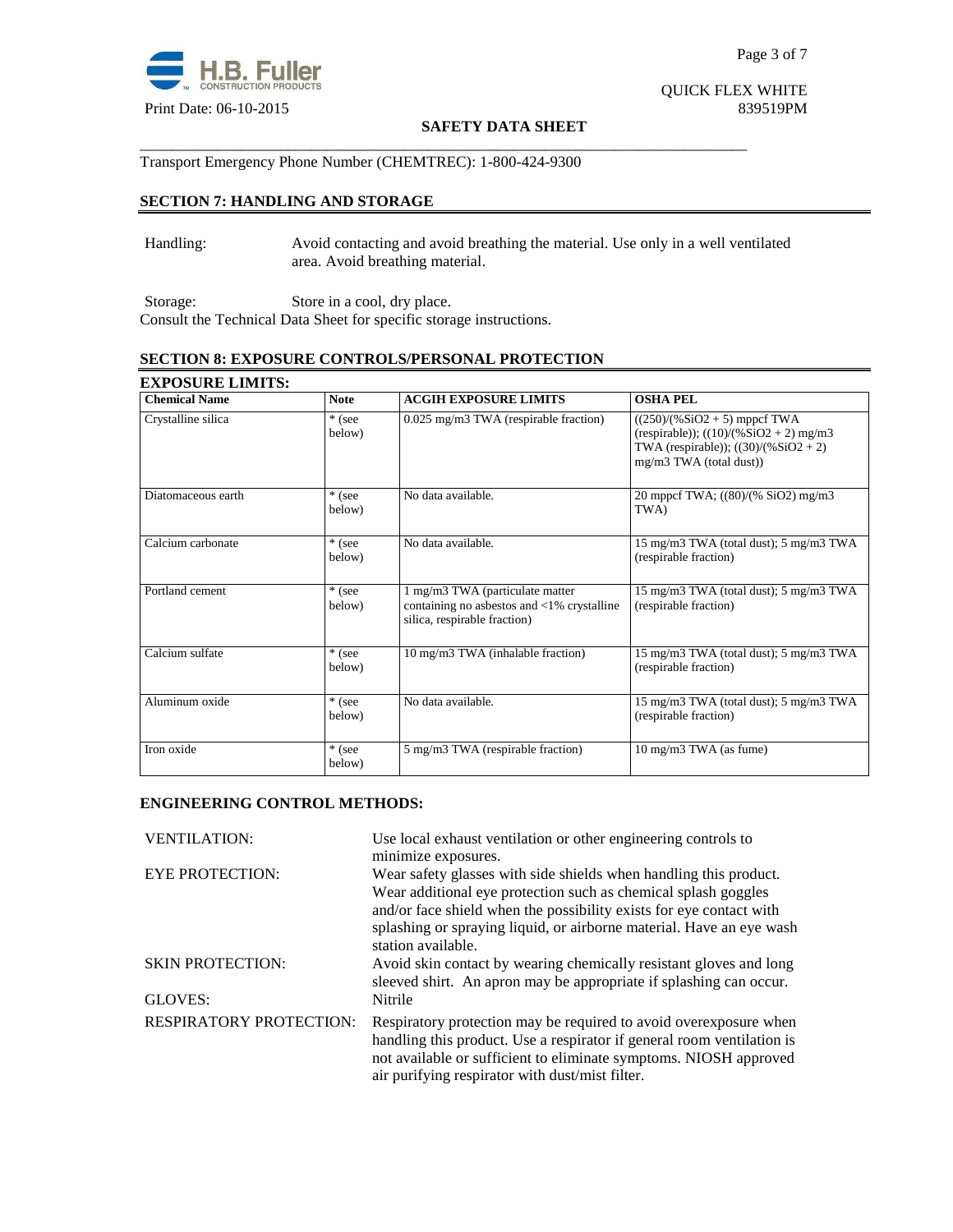

# QUICK FLEX WHITE

#### **SAFETY DATA SHEET**

\_\_\_\_\_\_\_\_\_\_\_\_\_\_\_\_\_\_\_\_\_\_\_\_\_\_\_\_\_\_\_\_\_\_\_\_\_\_\_\_\_\_\_\_\_\_\_\_\_\_\_\_\_\_\_\_\_\_\_\_\_\_\_\_\_\_\_\_\_\_\_\_\_\_\_\_\_\_

Respirators should be selected by and used following requirements found in OSHA's respirator standard (29 CFR 1910.134).

## **SECTION 9: PHYSICAL AND CHEMICAL PROPERTIES**

PHYSICAL STATE: Solid COLOR: White ODOR: Odorless ODOR THRESHOLD: Not established pH: Not established FREEZING/MELTING POINT (deg. C): Not established BOILING POINT (deg. C): Not established FLASH POINT: Non flammable EVAPORATION RATE: Not established FLAMMABILITY: Not a flammable solid or gas UPPER EXPLOSIVE LIMIT (% in air): Not established LOWER EXPLOSIVE LIMIT (% in air): Not established VAPOR PRESSURE (mm Hg): Not established VAPOR DENSITY: Not established WEIGHT PER GALLON (lbs.): 11.20 SPECIFIC GRAVITY: 1.340 SOLUBILITY: Notestablished OCTANOL/WATER COEFFICIENT: Not established AUTOIGNITION TEMPERATURE: Not established DECOMPOSITION TEMPERATURE: Not established VISCOSITY: No data available. SOLIDS (% by weight): 100.0 VOC, weight percent 0.00

## **SECTION 10: STABILITY AND REACTIVITY**

STABILITY: Stable under normal conditions. CHEMICAL INCOMPATIBILITY: Not established HAZARDOUS POLYMERIZATION: Will not occur.

HAZARDOUS DECOMPOSITION PRODUCTS: Carbon monoxide, carbon dioxide Sulfur containing gases Aluminum oxide

## **SECTION 11: TOXICOLOGICAL INFORMATION**

## **Component Toxicity / Toxicology Data:**

| ີອະ                |                               |
|--------------------|-------------------------------|
| COMPONENT NAME     | <b>LD50/LC50</b>              |
| Crystalline silica | ORAL LD50 RAT 500 MG/KG       |
| Calcium carbonate  | ORAL LD50 RAT 6,450 MG/KG     |
| Calcium sulfate    | ORAL LD50 RAT $> 3,000$ MG/KG |
| Aluminum oxide     | ORAL LD50 RAT $> 5,000$ MG/KG |
| Iron oxide         | ORAL LD50 RAT > 10,000 MG/KG  |

**This product is a mixture. Unless noted, the information below is based on components.**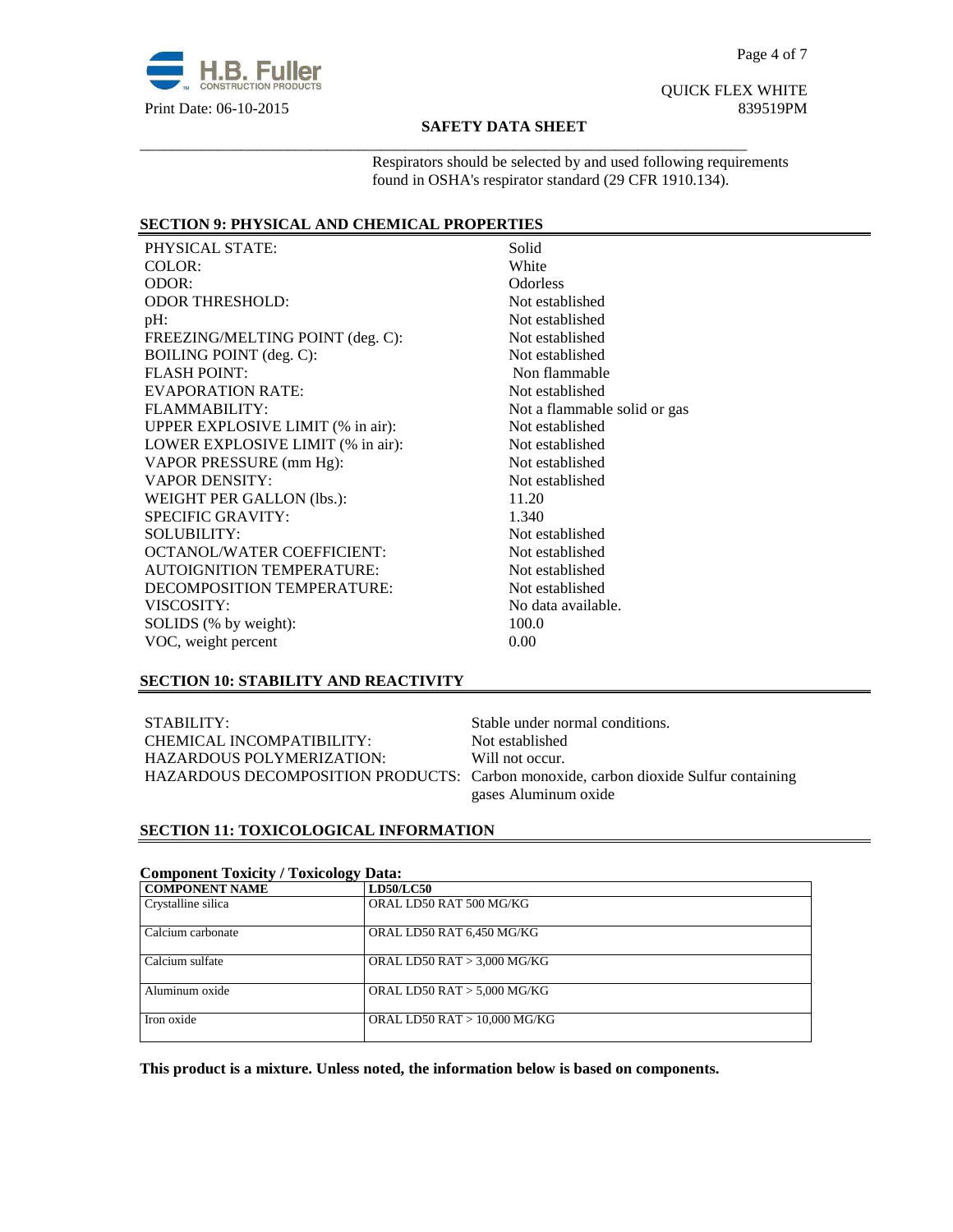

#### **SAFETY DATA SHEET**

\_\_\_\_\_\_\_\_\_\_\_\_\_\_\_\_\_\_\_\_\_\_\_\_\_\_\_\_\_\_\_\_\_\_\_\_\_\_\_\_\_\_\_\_\_\_\_\_\_\_\_\_\_\_\_\_\_\_\_\_\_\_\_\_\_\_\_\_\_\_\_\_\_\_\_\_\_\_ Skin corrosion / irritation: Can cause moderate skin irritation, defatting, and dermatitis. Not likely to cause permanent damage.

Serious eye damage / irritation :Can cause moderate irritation, tearing and reddening.

Respiratory / skin sensitization: May cause an allergic skin reaction.

Germ cell mutagenicity: No data available.

Carcinogenicity: Contains a material that may cause cancer.

Reproductive toxicity: Contains a substance that is a possible reproductive hazard based on animal studies.

Specific target organ toxicity-single exposure:No data available.

Respiratory irritation / Narcotic effects: May cause respiratory irritation.

Specific target organ toxicity-repeated exposure:Causes damage to organs through prolonged or repeated exposure.

Target organs potentially affected by exposure: Lungs

Aspiration hazard: No data available.

Medical Conditions Aggravated by Exposure: Lung disease

## **SECTION 12: ECOLOGICAL INFORMATION**

| OVERVIEW:        | No ecological information available for this product. |
|------------------|-------------------------------------------------------|
| MOBILITY:        | No data available.                                    |
| PERSISTENCE:     | No data available.                                    |
| BIOACCUMULATION: | No data available.                                    |

**This product has not been tested for ecological effects. Relevant information for components is listed below:** 

| Component:      | <b>Ecotoxicity values:</b>                                                       |  |
|-----------------|----------------------------------------------------------------------------------|--|
| Calcium sulfate | Acute Toxicity (Fish): 96 Hr LC50 Lepomis macrochirus: 2980 mg/L [static]: 96 Hr |  |
|                 | LC50 Pimephales promelas: $>1970$ mg/L [static]                                  |  |
|                 | <b>Acute Toxicity (Daphnia):</b> Not established                                 |  |
|                 | <b>Acute Toxicity (Algae):</b> Not established                                   |  |

## **SECTION 13: DISPOSAL CONSIDERATIONS**

To the best of our knowledge, this product does not meet the definition of hazardous waste under the U.S. EPA Hazardous Waste Regulations 40 CFR 261. Dispose of in an approved landfill. Consult your state, local or provincial authorities and your local waste vendor for more restrictive requirements.

## **SECTION 14: TRANSPORT INFORMATION**

Consult Bill of Lading for transportation information.

| US DOT: | <b>NOT REGULATED</b> |
|---------|----------------------|
| IATA:   | <b>NOT REGULATED</b> |

## **SECTION 15: REGULATORY INFORMATION**

**INVENTORY STATUS** 

| This product is in compliance with the Toxic Substances Control Act's |
|-----------------------------------------------------------------------|
| Inventory requirements.                                               |
| The components of this product are included on the DSL or are exempt  |
| from DSL requirements.                                                |
| As a result of the introduction of REACH into Europe, this product    |
|                                                                       |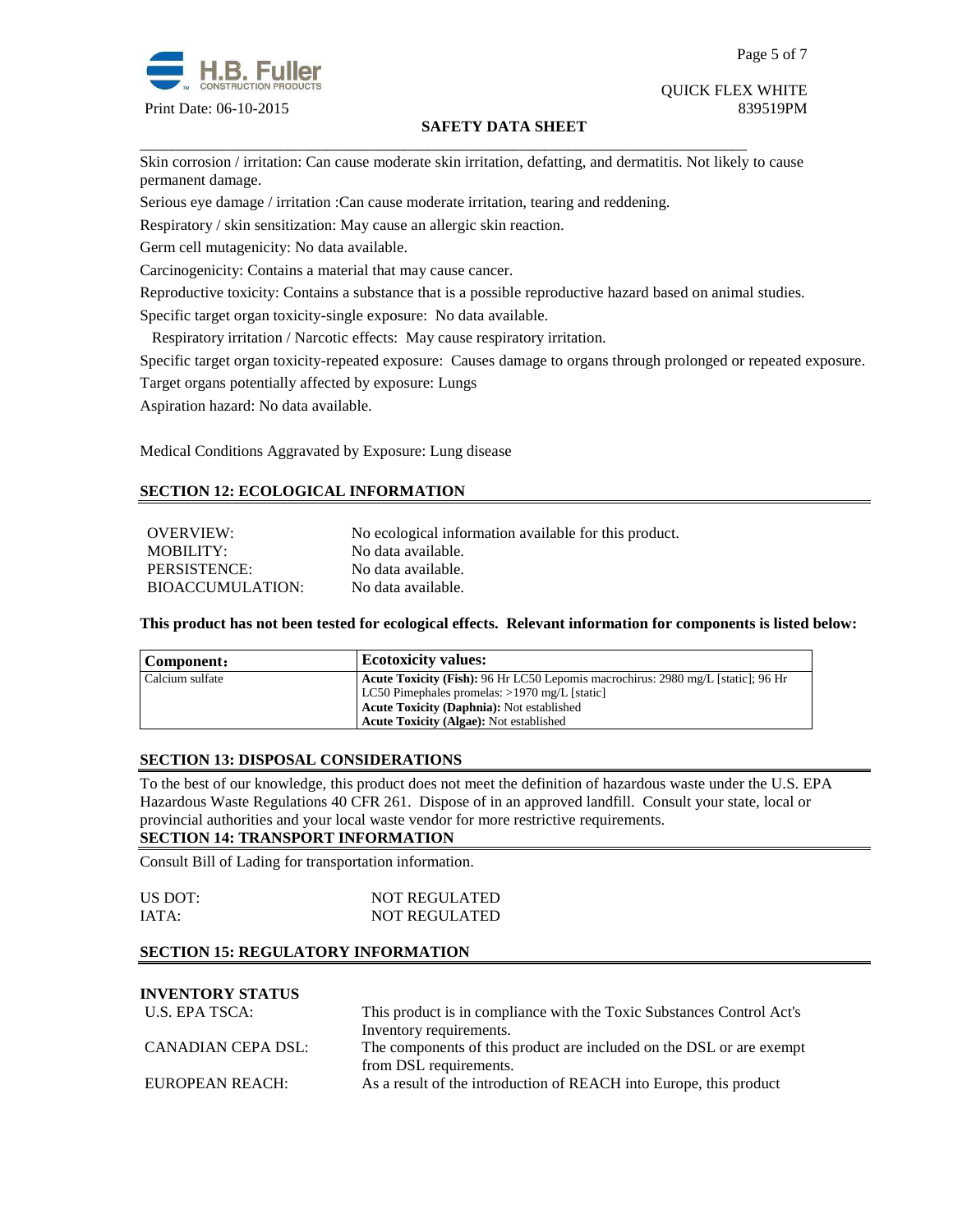

Page 6 of 7

# QUICK FLEX WHITE

## **SAFETY DATA SHEET**

cannot be imported into Europe unless the REACH requirements are met. AUSTRALIA AICS: This product contains a component that is not on the Australian Inventory (AICS).

If you need more information about the inventory status of this product call 651-236-5858.

\_\_\_\_\_\_\_\_\_\_\_\_\_\_\_\_\_\_\_\_\_\_\_\_\_\_\_\_\_\_\_\_\_\_\_\_\_\_\_\_\_\_\_\_\_\_\_\_\_\_\_\_\_\_\_\_\_\_\_\_\_\_\_\_\_\_\_\_\_\_\_\_\_\_\_\_\_\_

This product may contain chemical substances that are regulated for export by various government agencies (such as the Environmental Protection Agency, the Bureau of Industry and Security, or the Drug Enforcement Administration, among others). Before exporting this product from the USA or Canada, we recommend you contact us at reg.request@hbfuller.com to request an export review.

#### FEDERAL REPORTING

EPA SARA Title III Section 313

Unless listed below, this product does not contain toxic chemical(s) subject to the reporting requirements of section 313 of Title III of the Superfund Amendments and Reauthorization Act of 1986 (SARA) and 40 CFR part 372. EPA has advised that when a percentage range is listed the midpoint may be used to fulfill reporting obligations.

| <b>Chemical</b><br><b>Name</b> | <b>CIA</b> | $\frac{1}{2}$ |
|--------------------------------|------------|---------------|
| carbonate                      | $\sim$     |               |
| $\mathcal{L}$ thium $\cap$     | `-         | v. 1          |

## STATE REPORTING

Proposition 65, The Safe Drinking Water and Toxic Enforcement Act of 1986:

Unless listed below, this product does not contain known levels of any chemical known to the State of California to cause cancer or reproductive harm.

| <b>Chemical Name/List</b> |                       | CAS           | Percent        |
|---------------------------|-----------------------|---------------|----------------|
| <b>Ouartz</b>             | (Carcinogen)          | 14808-60-7    | $50 - 70$      |
| Nickel                    | (Carcinogen)          |               | $0.01 - 0.1$   |
| Titanium dioxide          | (Carcinogen)          | 13463-67-7    | $0.01 - 0.1$   |
| Lithium carbonate         | (Developmental toxin) | 554-13-2      | $0.1 - 1$      |
| Methanol                  | (Developmental toxin) | $67 - 56 - 1$ | $0.001 - 0.01$ |

## **Substances of Very High Concern (SVHC) Content:**

Unless listed below, this product does not contain SVHC's.

## **SECTION 16: OTHER INFORMATION**

SDS VERSION DATE: 06-10-2015

This Safety Data Sheet is prepared to comply with the United States Occupational Safety and Health Administration (OSHA) Hazard Communication Standard (29 CFR 1910.1200) and the Canadian Workplace Hazardous Materials Information System (WHMIS).

HMIS RATING: HEALTH -- 2 FLAMMABILITY -- 0 REACTIVITY -- 0 See SECTION 8: EXPOSURE CONTROLS/PERSONAL PROTECTION for personal protective equipment recommendations.

Prepared by: The Global Regulatory Department Phone: 651-236-5842

The information and recommendations set forth herein are believed to be accurate. Because some of the information is derived from information provided to H.B. Fuller Construction Products, Inc. from its suppliers, and because H.B. Fuller Construction Products, Inc. has no control over the conditions of handling and use, H.B. Fuller Construction Products, Inc. makes no warranty, expressed or implied, regarding the accuracy of the data or the results to be